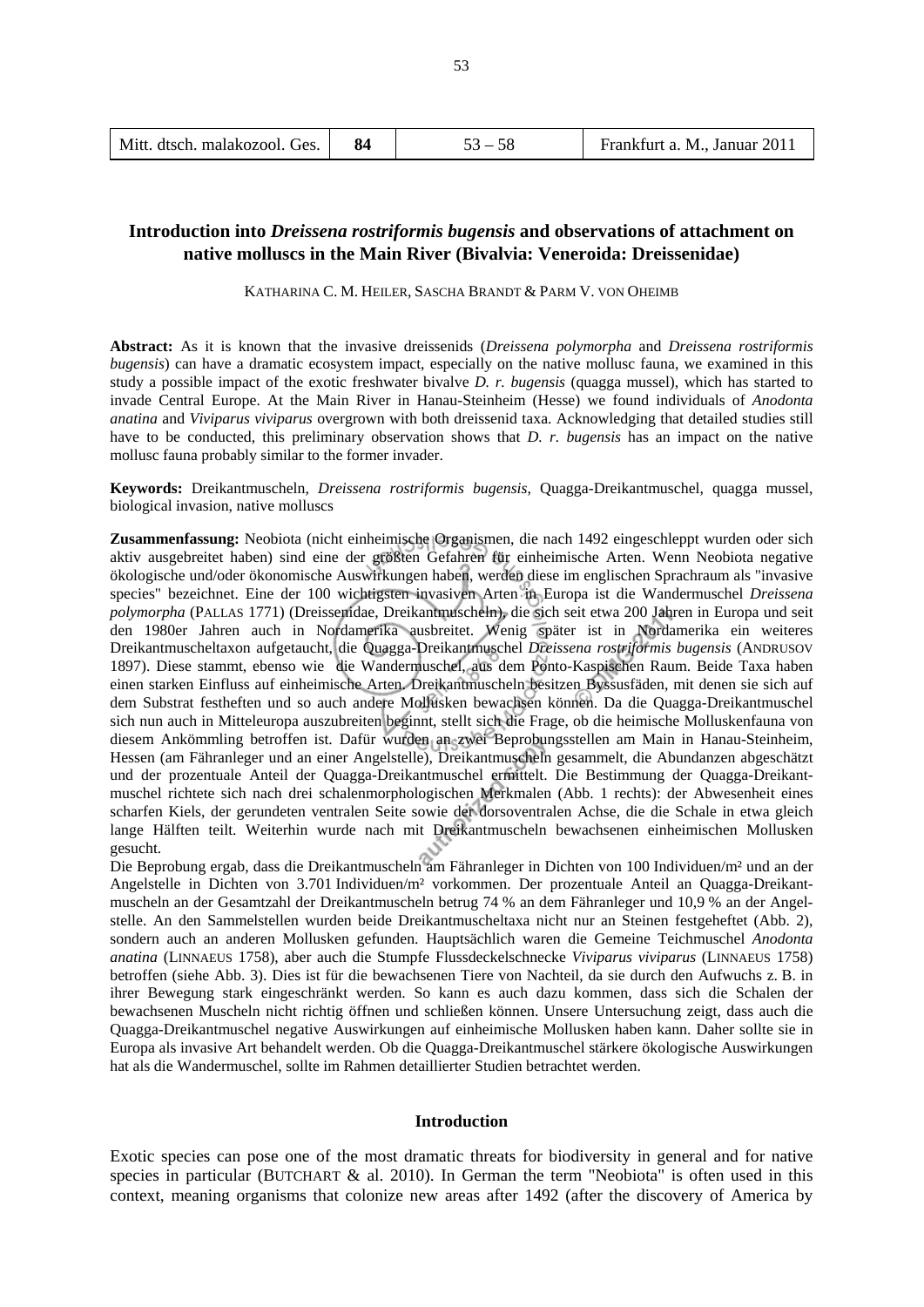Christopher Columbus) (KOWARIK 2003), while in English the term "exotic species" is common. Different stages of an invasion process can be distinguished according to LEVINE (2008): First, an exotic species has to arrive in the new region. The second stage describes the establishment of the species. In this stage the exotic species has to cope with new abiotic and biotic factors. The third stage describes the spread phase. If the exotic species reach the last stage, causing an economical or ecological impact, they are termed "invasive species" (DAVIS & THOMPSON 2000). Invasive species can affect native species directly (for example by competition) or indirectly (for example by habitat alteration) (SAKAI & al. 2001).

One of the 100 most invasive species in Europe is the zebra mussel *Dreissena polymorpha* (PALLAS 1771), which invaded large parts of European inland waters systems (ZAIKO & OLENIN 2009). The zebra mussel began to extent its distribution from the Ponto-Caspian region (water system including the Caspian Sea, Black Sea and Azov Sea) westwards almost 200 years ago. Moreover, in North America this species invaded many inland waters since the 1980s. Approximately ten years later, the quagga mussel *Dreissena rostriformis bugensis* (ANDRUSOV 1897) (some authors gave this taxon species rank: *Dreissena bugensis* (e.g. ROSENBERG & LUDYANSKIY 1994), also began its invasion throughout North America (MAY & MARSDEN 1992). *Dreissena r. bugensis* is native to the lower Southern Bug River and probably also the lower Dnieper River and Inguletz River, near the Black Sea (SON 2007). These two members of the family Dreissenidae GRAY, 1840 often have a dramatic impact on the ecosystem (summarized in KELLY  $\&$  al. 2010): The filter feeding bivalves can influence the nutrient cycling and organic matter deposition. They can decrease phyto- and zooplankton or induce shifts in its composition which has indirectly an impact on other organisms (HIGGINS & ZANDEN 2010; KELLY & al. 2010). They also directly affect native organisms. Dreissenid mussels can attach with byssal threads to hard substrates and also to the shells of other mollusc species (biofouling). Dreissenids are often competitively dominant over the native molluscs and can even cause local extinctions when occurring in high densities (BURLAKOVA & al. 2000; SCHLOESSER 1996; THORP & CASPER 2002).

After *D. r. bugensis* began to spread in Eastern Europe (mainly in the Dnieper River and the Volga River) in the 1940s, it also turned up in Central Europe very recently. In 2006, the first specimens appeared in the Rhine Delta in the Netherlands (MOLLOY & al. 2007) and one year later, populations were found in the Main River (VAN DER VELDE & PLATVOET 2007) and in the Rhine River (MARTENS & al. 2007). Deutsch

*Dreissena r. bugensis* is ecologically similar to *D. polymorpha* (ORLOVA & al. 2005). In North America, it has been observed that the number of *D. polymorpha* often decreases dramatically over time, if *D. r. bugensis* is present, being the dominant competitor (DIGGINS & al. 2004, MILLS & al. 1993, WILSON & al. 2006).

This new dreissenid invasion in Central Europe raises the question if *D. rostriformis bugensis* poses also a threat for the native mollusc fauna of this region.

#### **Material and methods**

To examine if *Dreissena rostriformis bugensis* has an influence on the native mollusc fauna, we conducted samplings in autumn 2009 at two adjacent localities at the Main River in Hanau-Steinheim, Hesse, Germany (at a pier: 50.111140°N, 8.916910°E and at a fishing beat 50.110333°N, 8.916925°E). Dreissenid mussels were collected by hand in shallow waters. The abundance of dreissenid mussels per square meter was determined by counting all mussels attached to three big stones (at the fishing beat), then measuring the surface area of the stones and extrapolating this number to the estimated percentage of the stones per square meter. At the pier the abundance was estimated by counting all dreissenid mussels inside a 1x1 m frame. A representative amount of *Dreissena* spp. was collected to determine the percentage of *D. r. bugensis* later in laboratory. The shell color pattern is often misleading for a determination, because of the wide variability in both taxa. Thus, determination was done on the basis of three shell morphological characteristics (Fig. 1): While *D. polymorpha* has a sharp carina (see arrow in Fig. 1B), *D. r. bugensis* has no or a very rounded carina (Fig. 1, right). The ventral side of *D. polymorpha* is almost flat; the ventral side of *D. r.*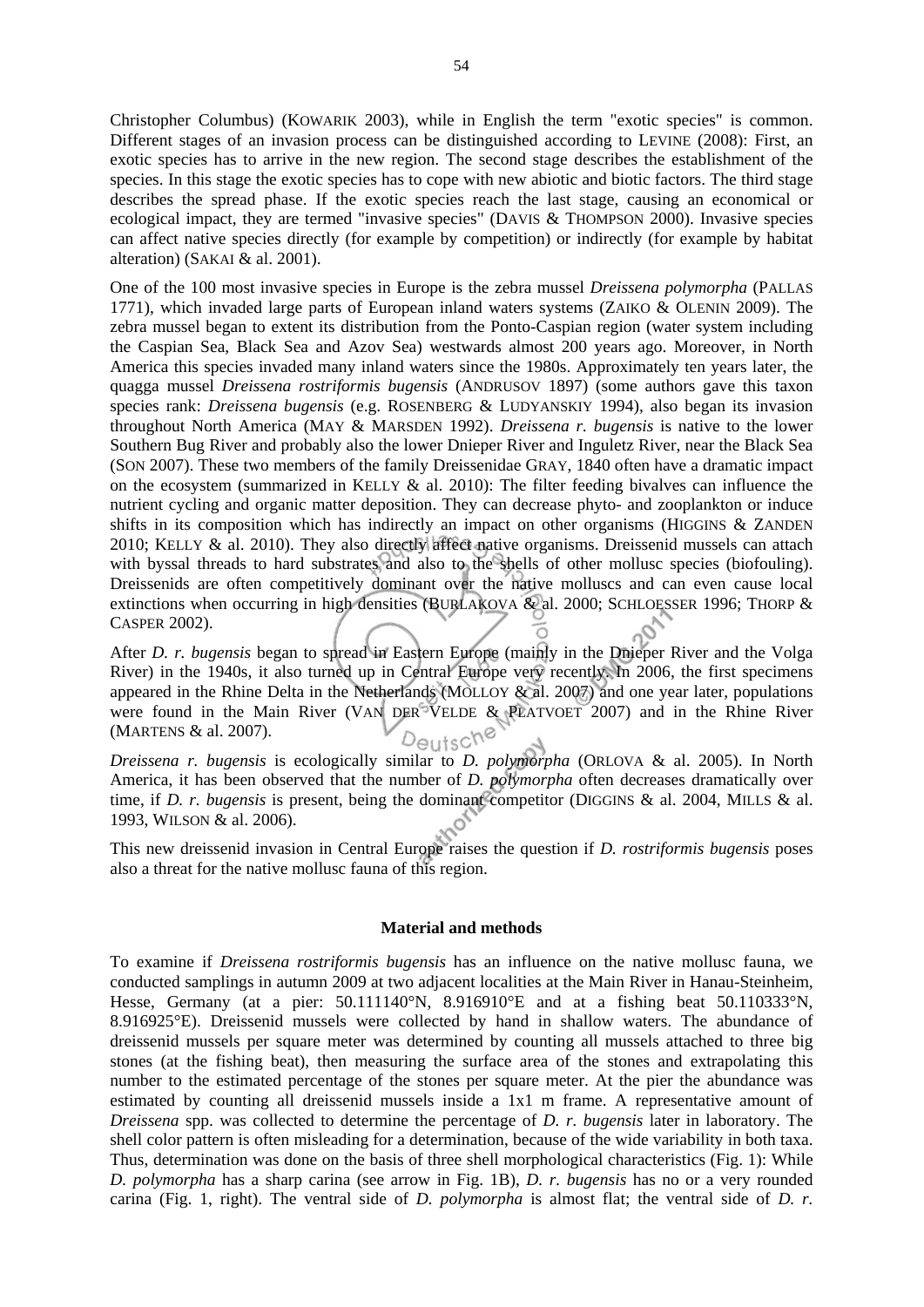*bugensis* is rounded (Fig. 1B). The dorso-ventral axis through the highest point of the shell divides *D. polymorpha* in two parts of unequal size. In *D. r. bugensis* this axis divides the shell in two parts of almost equal size. Small individuals were examined by using a binocular. We searched for other molluscs occurring in this river section and examined if they were overgrown with dreissenids.



**Fig. 1:** A) Shells of *Dreissena polymorpha* (left) and *D. rostriformis bugensis* (right). B) Schematic view highlighting the identifying characteristics of the two dreissenid taxa. The arrow shows the pronounced carina of *D. polymorpha*. The horizontal lines point up the flattened ventral side in *D. polymorpha* and the rounded ventral side in *D. r. bugensis*. The vertical line shows the dorso-ventral axis drawn through the highest point of the shell.

## **Results and discussion**

Both, *D. rostriformis bugensis* and *D. polymorpha* occurred at the two examined sections of the Main River. The dreissenids were found at the pier in abundances of 100 individuals/m². At the fishing beat we found densities of 3.701 individuals/m<sup>2</sup>.

The mussels occurred mostly attached to the underside of stones or in the space between the stones. Rarely, they were also found on the upper side of the stones at the fishing beat. Both dreissenid taxa were found on the same stones (Fig. 2).



**Fig. 2:** Dreissenid mussels at the underside of a stone from the fishing beat at the Main River (8 Sept 2009).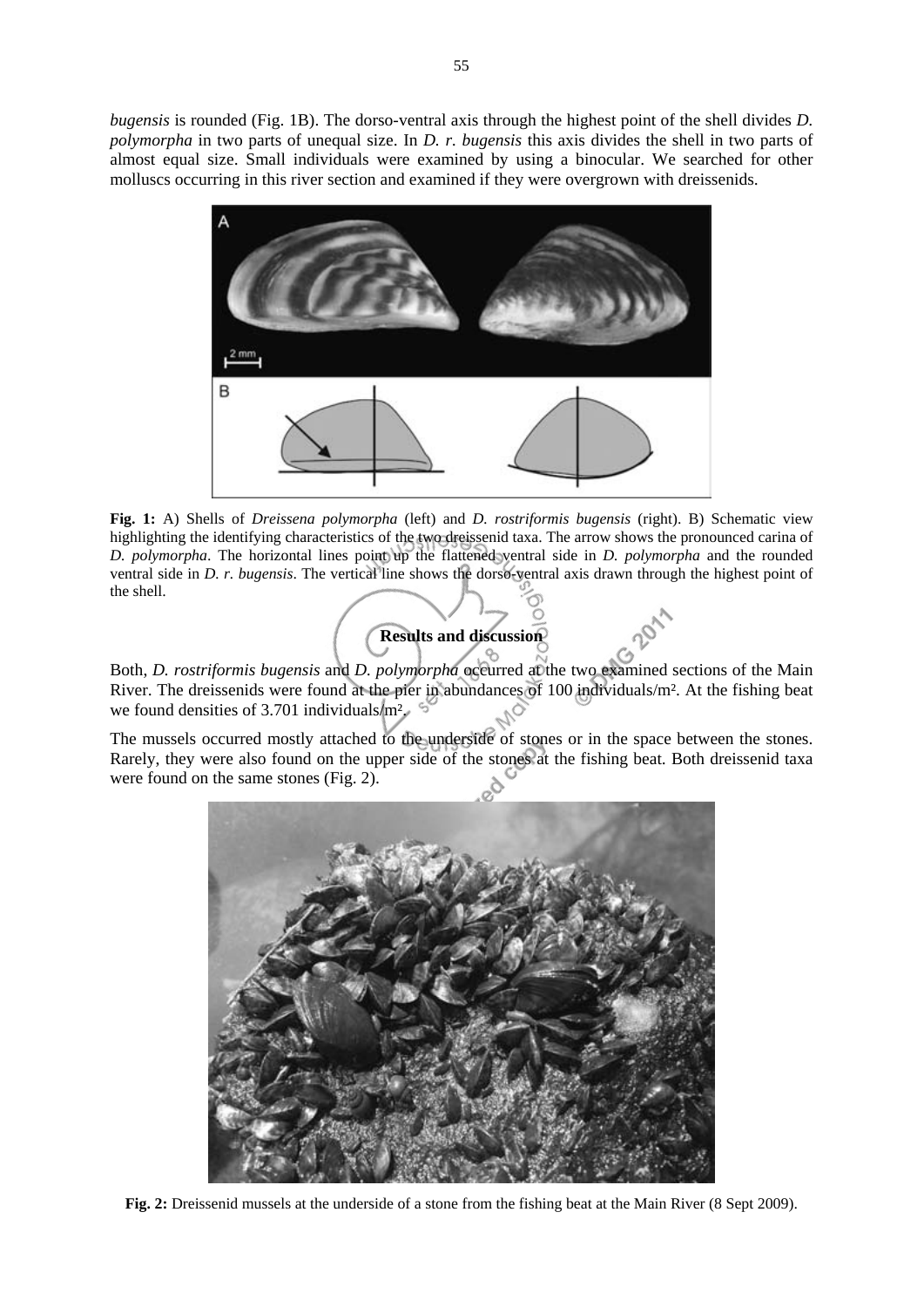The percentage of *D. r. bugensis* at the fishing beat was 10.9 %, at the pier it was 74 %. Individuals were found attached to stones, sticks, piles from the pier and pieces of garbage like glass bottles, plastic and metal. In addition, we found both species attached to other molluscs, mainly the red-listed *Anodonta anatina* (LINNAEUS 1758) (see Fig. 3), but also *Viviparus viviparus* (LINNAEUS 1758) (JUNGBLUTH & KNORRE 2009).





This can have dramatic consequences for the infested organisms. The movement (for example the burrowing and locomotion) may be impaired by the weight or the bigger extent (SCHLOESSER & al. 1996). Also the valve movement of bivalves can be hindered so that the shell cannot be opened or closed correctly. Deformation of the valves can occur (SCHLOESSER & al. 1996). Dreissenid mussels can also compete for food particles with the bivalves. SOUSA  $\&$  al. (in press) examined the extent of biofouling on unionid species in the United Kingdom and could show that *D. polymorpha* affected the physiological status of *Anodonta anatina* and *Unio pictorum* (LINNAEUS 1758) (measured by the tissue glycogen content).

Our study revealed that the new invasion of *D. r. bugensis* leads to an additional threat for the native mollusc species. Therefore, *D. r. bugensis* should be treated as invasive organism in Central Europe, like *D. polymorpha*. Whether the effect of *D. r. bugensis* on native molluscs is stronger than that of *D. polymorpha* is difficult to conclude from our preliminary observations. Our findings, however, provide a basis to compare both invaders in relation to the native fauna.

#### **Acknowledgements**

We would like to thank the DBU (Deutsche Bundesstiftung Umwelt) for financial funding.

#### **References**

- BALDWIN, B. S., MAYER, M. S., DAYTON, J., PAU, N., MENDILLO, J., SULLIVAN, M., MOORE, A., MA, A. & MILLS, E. L. (2002): Comparative growth and feeding in zebra and quagga mussels (*Dreissena polymorpha* and *Dreissena bugensis*): implications for North American lakes. — Canadian Journal of Fisheries and Aquatic Sciences, **59**: 680-694, Ottawa.
- BURLAKOVA, L. E., KARATAYEV, A. Y. & PADILLA, D. K. (2000): The impact of *Dreissena polymorpha* (PALLAS) invasion on Unionid bivalves. — International Review of Hydrobiology, **85**: 529-717, Berlin.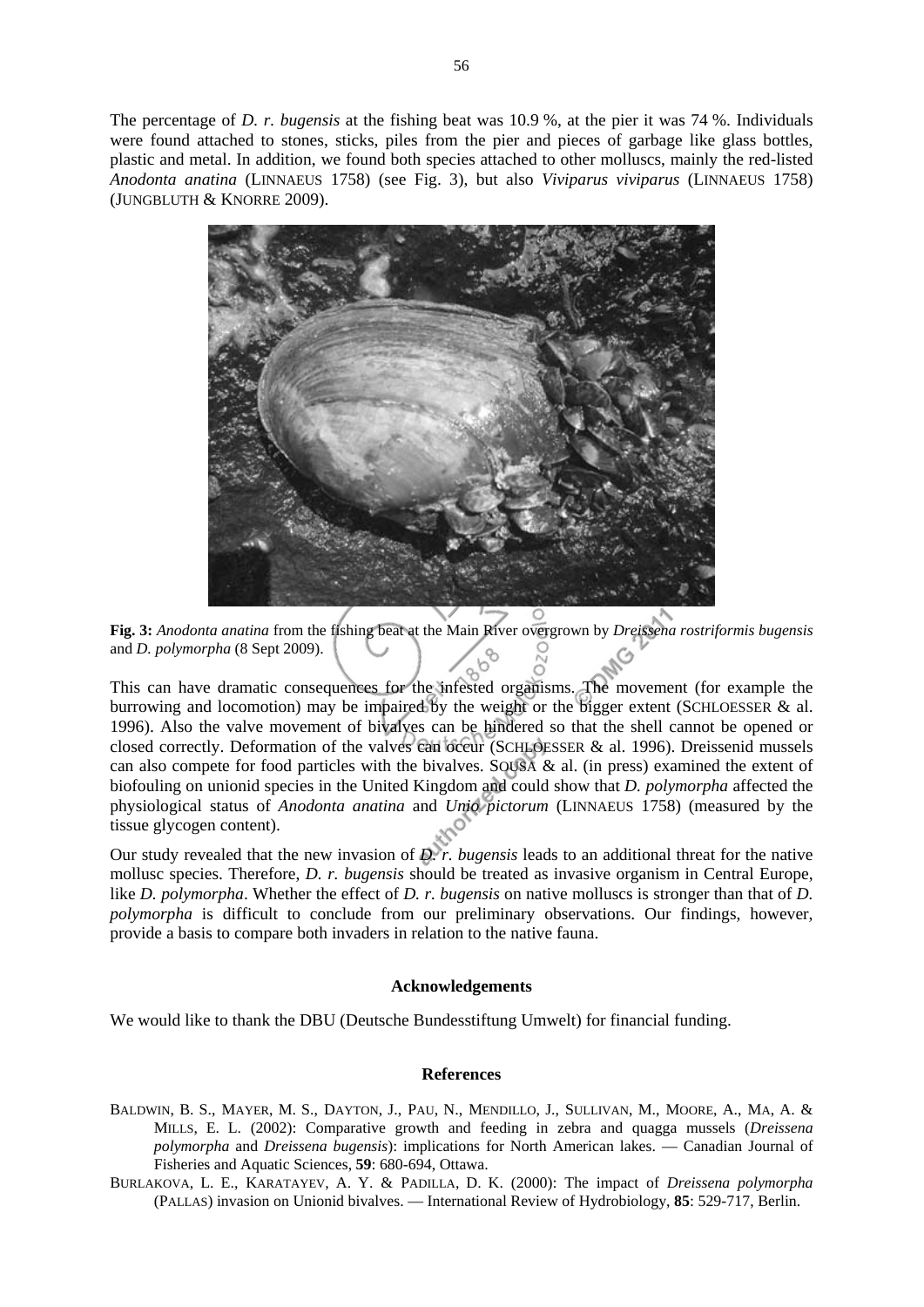- BUTCHART, S. H. M., WALPOLE, M., COLLEN, B., VAN STRIEN, A., SCHARLEMANN, J. P. W., ALMOND, R. E. A., BAILLIE, J. E. M., BOMHARD, B., BROWN, C., BRUNO, J., CARPENTER, K. E., CARR, G. M., CHANSON, J., CHENERY, A. M., CSIRKE, J., DAVIDSON, N. C., DENTENER, F., FOSTER, M., GALLI, A., GALLOWAY, J. N., GENOVESI, P., GREGORY, R. D., HOCKINGS, M., KAPOS, V., LAMARQUE, J.-F., LEVERINGTON, F., LOH, J., MCGEOCH, M. A., MCRAE, L., MINASYAN, A., MORCILLO, M. H., OLDFIELD, T. E. E., PAULY, D., QUADER, S., REVENGA, C., SAUER, J. R., SKOLNIK, B., SPEAR, D., STANWELL-SMITH, D., STUART, S. N., SYMES, A., TIERNEY, M., TYRRELL, T. D., VIE, J.-C. & WATSON, R. (2010): Global biodiversity: indicators of recent declines. — Science, **328**: 1164-1168, Washington, D. C.
- DAVIS, M. A. & THOMPSON, K. (2000): Eight ways to be a colonizer; two ways to be an invader: a proposed nomenclature scheme for invasion ecology. — ESA Bulletin, **81**: 226-230, New Brunswick.
- DIGGINS, T. P., WEIMER, M., STEWART, K. M., BAIER, R. E., MEYER, A. E., FORSBERG, R. F. & GOEHLE, M. A. (2004): Epiphytic refugium: are two species of invading freshwater bivalves partitioning spatial resources? — Biological Invasions, **6**: 83-88, Dordrecht.
- GHERARDI, F., GOLLASCH, S., MINCHIN, D., OLENIN, S. & PANOV, V. E. (2009): Alien invertebrates and fish in European inland waters. — In: DRAKE, J. A. (ed.): Handbook of Alien Species in Europe, **3**. 81-92, Netherlands (Springer).
- HIGGINS, S. N. & ZANDEN, M. J. V. (2010): What a difference a species makes: a meta-analysis of dreissenid mussel impacts on freshwater ecosystems. — Ecological Monographs, **80**: 179-196, Washington D. C.
- JUNGBLUTH, J. H. & KNORRE, D. VON unter Mitarbeit von BÖßNECK, U., GROH, K., HACKENBERG, E., KOBIALKA, H., KÖRNIG, G., MENZEL-HARLOFF, H., NIEDERHÖFER, H.-J., PETRICK, S., SCHNIEBS, K., WIESE, V., WIMMER, W. & ZETTLER, M. L. (2009): Rote Liste der Binnenmollusken [Schnecken (Gastropoda) und Muscheln (Bivalvia)] in Deutschland. 6. revidierte und erweiterte Fassung 2008. — Mitteilungen der Deutschen Malakozoologischen Gesellschaft, **81**, 1-28, Frankfurt am Main.
- KELLY, D. W., HERBORG, L.-M. & MACISAAC, H. J. (2010): Ecosystem changes associated with *Dreissena* invasions: recent developments and emerging issues. — In: VELDE, G. VAN DER, RAJAGOPAL, S. & VAATE, A. BIJ DE. (ed.): The zebra mussel in Europe. — pp. 199-210, Weikersheim (Backhuys Publishers, Leiden/Margraf Publishers).
- KOWARIK, I. (2003): Biologische Invasionen: Neophyten und Neozoen in Mitteleuropa. 380 S., Stuttgart (Eugen Ulmer GmbH & Co).
- LEVINE, J. M. (2008): Biological Invasions. Current Biology, **18**: R57-R60, Cambridge.
- MARTENS, A., GRABOW, K. & SCHOOLMANN, G. (2007): Die Quagga-Muschel *Dreissena rostriformis bugensis* (ANDRUSOV, 1897) am Oberrhein (Bivalvia: Dreissenidae). — Lauterbornia, **61**: 145-152, Dinkelscherben. LØ
- MAY, B. & MARSDEN, J. E. (1992): Genetic identification and implications of another invasive species of dreissenid mussel in the Great Lakes. — Canadian Journal of Fisheries and Aquatic Sciences, **49**: 1501- 1506, Ottawa.
- MICU, D. & TELEMBICI, A. (2004): First record of *Dreissena bugensis* (ANDRUSOV 1897) from the Romanian stretch of River Danube. — In: Abstracts of the International Symposium of Malacology, Sibiu, Romania: 48.
- MILLS, E. L., DERMOTT, R. M., ROSEMAN, E. F., DUSTIN, D., MELLINA, E., CONN, D. B. & SPIDLE, A. P. (1993): Colonization, ecology, and population structure of the quaggamussel (Bivalvia: Dreissenidae) in the lower Great Lakes. — Canadian Journal of Fisheries and Aquatic Sciences, **50**: 2305-2314, Ottawa.
- MOLLOY, D., VAATE, A. BIJ DE, WILKE, T. & GIAMBERINI, L. (2007): Discovery of *Dreissena rostriformis bugensis* (ANDRUSOV 1897) in Western Europe. — Biological Invasions, **9**: 871-874, Dordrecht.
- ORLOVA, M. I., THERRIAULT, T. W., ANTONOV, P. I. & SHCHERBINA, G. K. (2005): Invasion ecology of quagga mussels (*Dreissena rostriformis bugensis*): a review of evolutionary and phylogenetic impacts. — Aquatic Ecology, **39**: 401-418, Dordrecht.
- POPA, O. P. & POPA, L. O. (2006): The most westward European occurrence point for *Dreissena bugensis* (ANDRUSOV 1897). — Malacologica Bohemoslovaca, **5**: 3-5, Kosice.
- ROSENBERG, G. & LUDYANSKIY, M. L. (1994): A nomenclatural review of *Dreissena* (Bivalvia, Dreissenidae), with identification of the quagga mussel as *Dreissena bugensis*. — Canadian Journal of Fisheries and Aquatic Sciences, **51**: 1474-1484, Ottawa.
- SAKAI, A. K., ALLENDORF, F. W., HOLT, J. S., LODGE, D. M., MOLOFSKY, J., WITH, K. A., BAUGHMAN, S., CABIN, R. J., COHEN, J. E., ELLSTRAND, N. C., MCCAULEY, D. E., O'NEIL, P., PARKER, I. M., THOMPSON, J. N. & WELLER, S. G. (2001): The population biology of invasive species. — Annual Review of Ecology and Systematics, **32**: 305-332, Palo Alto.
- SCHLOESSER, D. W., NALEPA, T. F. & MACKIE, G. L. (1996): Zebra mussel infestation of Unionid bivalves (Unionidae) in North America. — American Zoologist, **36**: 300-310, Lawrence.
- SON, M. O. (2007): Native range of the zebra mussel and quagga mussel and new data on their invasions within the Ponto-Caspian Region. — Aquatic Invasions, **2**: 174-184, Saint Petersburg.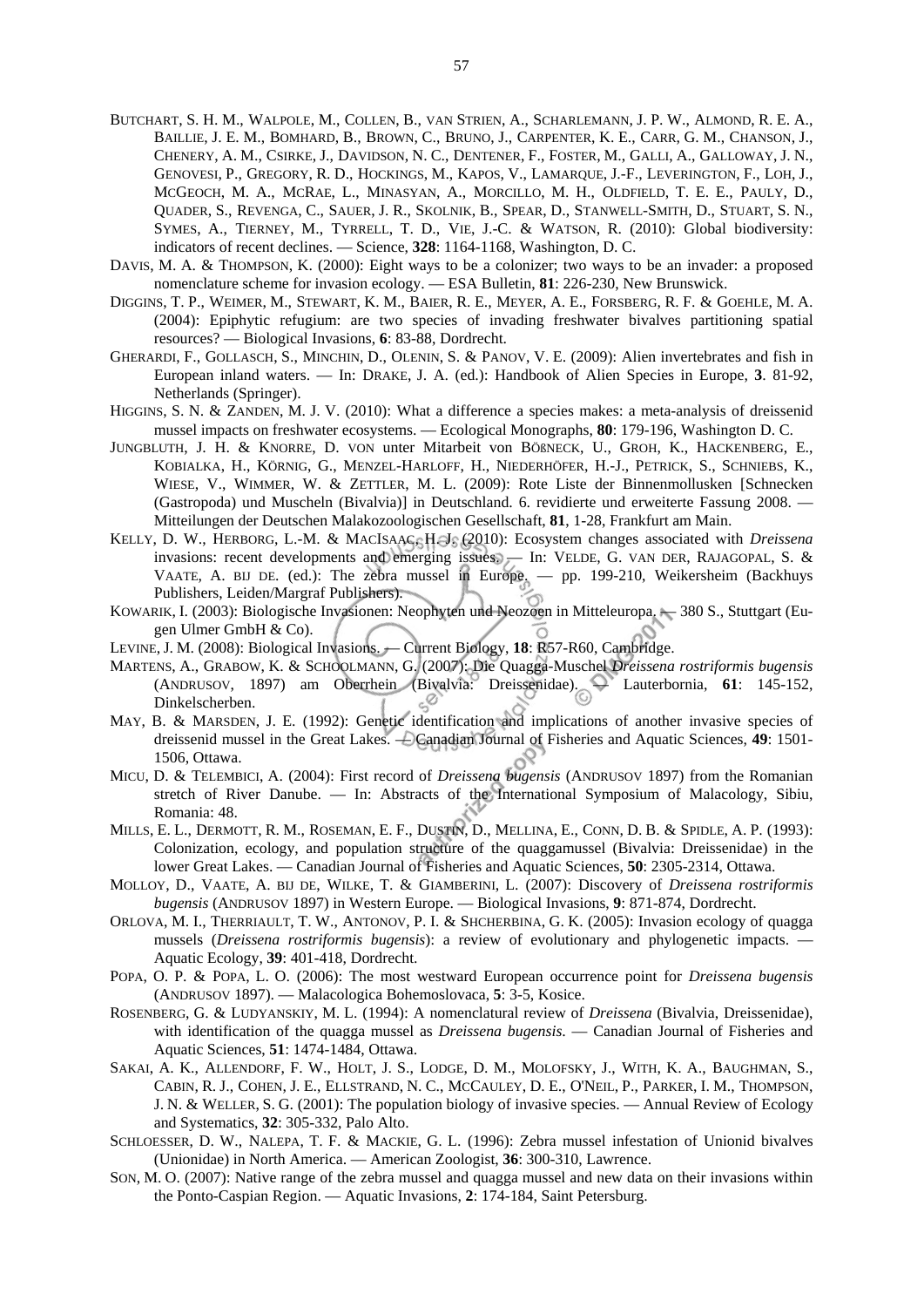- SOUSA, R., PILOTTO, F. & ALDRIDGE, D. C. (in press): Fouling of European freshwater bivalves (Unionidae) by the invasive zebra mussel (*Dreissena polymorpha*). — Freshwater Biology, DOI:10.1111/j.1365- 2427.2010.02532.x, Oxford.
- STOECKMANN, A. (2003): Physiological energetics of Lake Erie dreissenid mussels: a basis for the displacement of *Dreissena polymorpha* by *Dreissena bugensis*. — Canadian Journal of Fisheries and Aquatic Sciences, **60**: 126-134, Ottawa.
- THORP, J. H. & CASPER, A. F. (2002): Potential effects on zooplankton from species shifts in planktivorous mussels: a field experiment in the St Lawrence River. — Freshwater Biology, **47**: 107-119, Oxford.
- VELDE, G. VAN DER & PLATVOET, D. (2007): Quagga mussels *Dreissena rostriformis bugensis* (ANDRUSOV, 1897) in the Main River (Germany). — Aquatic Invasions, **2**: 261-264, Saint Petersburg.
- WILSON, K. A., HOWELL, E. T. & JACKSON, D. A. (2006): Replacement of zebra mussels by quagga mussels in the Canadian nearshore of Lake Ontario: the importance of substrate, round goby abundance, and upwelling frequency. — Journal of Great Lakes Research, **32**: 11-28, Ann Arbor.
- ZAIKO, A. & OLENIN, S. (2009): Species accounts of 100 of the most invasive alien species in Europe. In: DRAKE, J. A. (ed.): Handbook of Alien Species in Europe, **3**. — pp. 81-92, Netherlands (Springer).

#### **Addresses of authors:**

KATHARINA C. M. HEILER, Department of Animal Ecology & Systematics, Justus Liebig University, Heinrich-Buff-Ring 26-32 (IFZ), D-35392 Giessen, *katharinaheiler@gmx.de*.

SASCHA BRANDT, Department of Animal Ecology & Systematics, Justus Liebig University, Heinrich-Buff-Ring

PARM V. VON OHEIMB, Department of Animal Ecology & Systematics, Justus Liebig University, Heinrich-Buff-Ring 26-32 (IFZ), D-35392 Giessen, *parm.von.oheimb@gmx.de*.

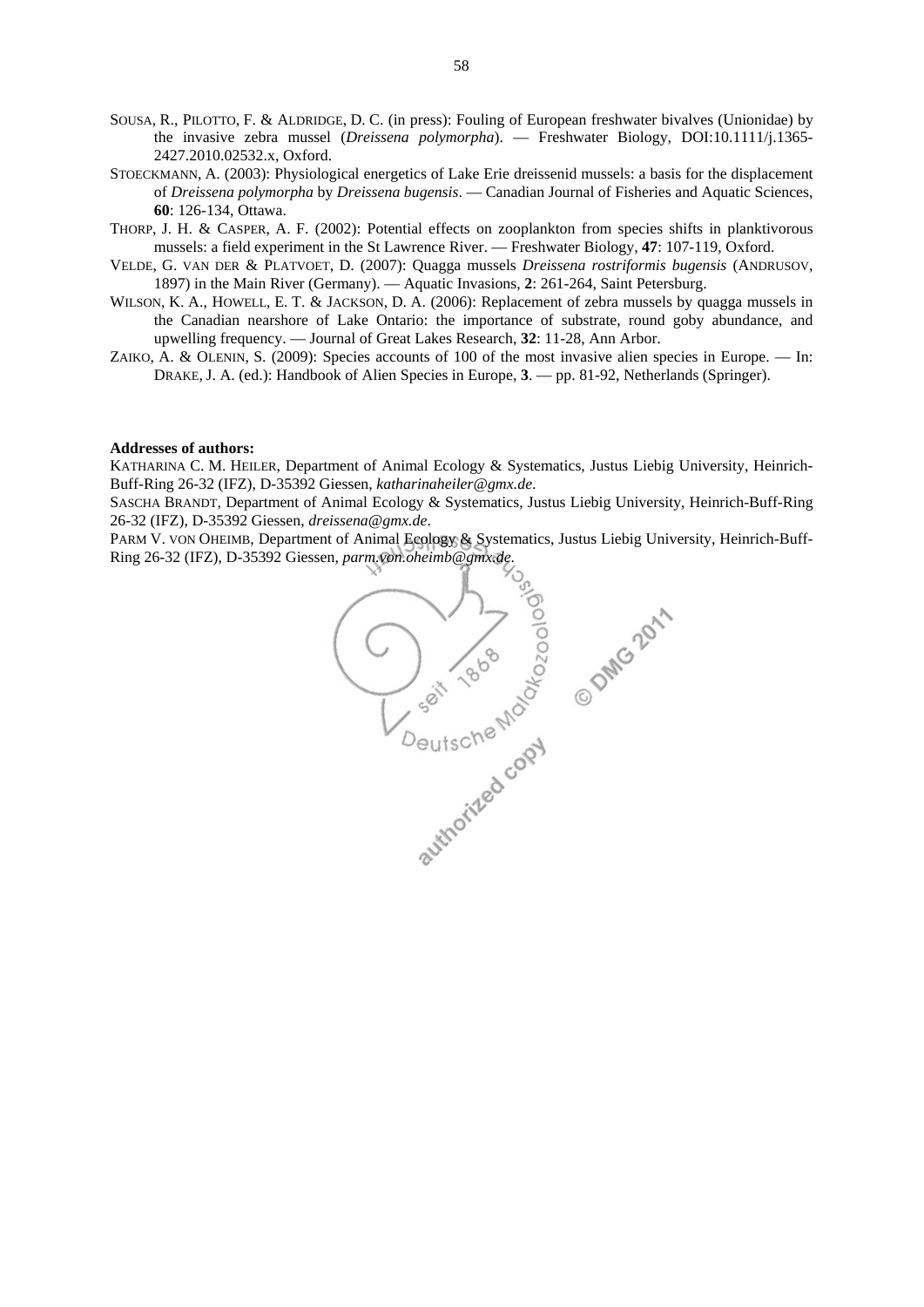# **Mitteilungen der Deutschen Malakozoologischen Gesellschaft**



**Heft 84** 

Inhalt

Editorial

| STRÄTZ, C. & KITTEL, K.: Die Verbreitung der Rhön-Quellschnecke Bythinella compressa                                                                                                                                                       |    |
|--------------------------------------------------------------------------------------------------------------------------------------------------------------------------------------------------------------------------------------------|----|
| NAGEL, K.-O.: Die Ansprache von Unterarten bei Unio crassus – ein Praxistest in                                                                                                                                                            |    |
| Aktuelle Forschungsprojekte in der Malakologie.                                                                                                                                                                                            |    |
| SCHNIEBS, K. & REISE, H.: Bericht über die 24. Regionaltagung des Arbeitskreises Ost der                                                                                                                                                   | 47 |
| HEILER, K. C. M., BRANDT, S. & OHEIMB, P. V. VON: Introduction into Dreissena<br>rostriformis bugensis and observations of attachment on native molluscs in the Main<br>JUNGBLUTH, J. H.: In memoriam Professor Dr. rer. nat. HERBERT ANT, |    |
| * 30. Dezember 1933 - † 05. April 2010, einer der letzten "Klassischen<br>Naturforscher" im 20. Jahrhundert.                                                                                                                               |    |
| Protokoll der 39. ordentlichen Mitgliederversammlung der Deutschen Malakozoologischen                                                                                                                                                      |    |
| ZETTLER, M. L.: Bericht über die 49. Frühjahrstagung der Deutschen Malakozoologischen                                                                                                                                                      |    |
| Zusammenfassungen der Tagungsbeiträge (Abstracts) anlässlich der 49. Jahrestagung der<br>Deutschen Malakozoologischen Gesellschaft vom 21.-24. Mai 2010 in Waren.  73                                                                      |    |
|                                                                                                                                                                                                                                            | 79 |
|                                                                                                                                                                                                                                            | 83 |
| Einladung zum 50. Frühjahrstreffen                                                                                                                                                                                                         |    |

Frankfurt am Main Januar 2011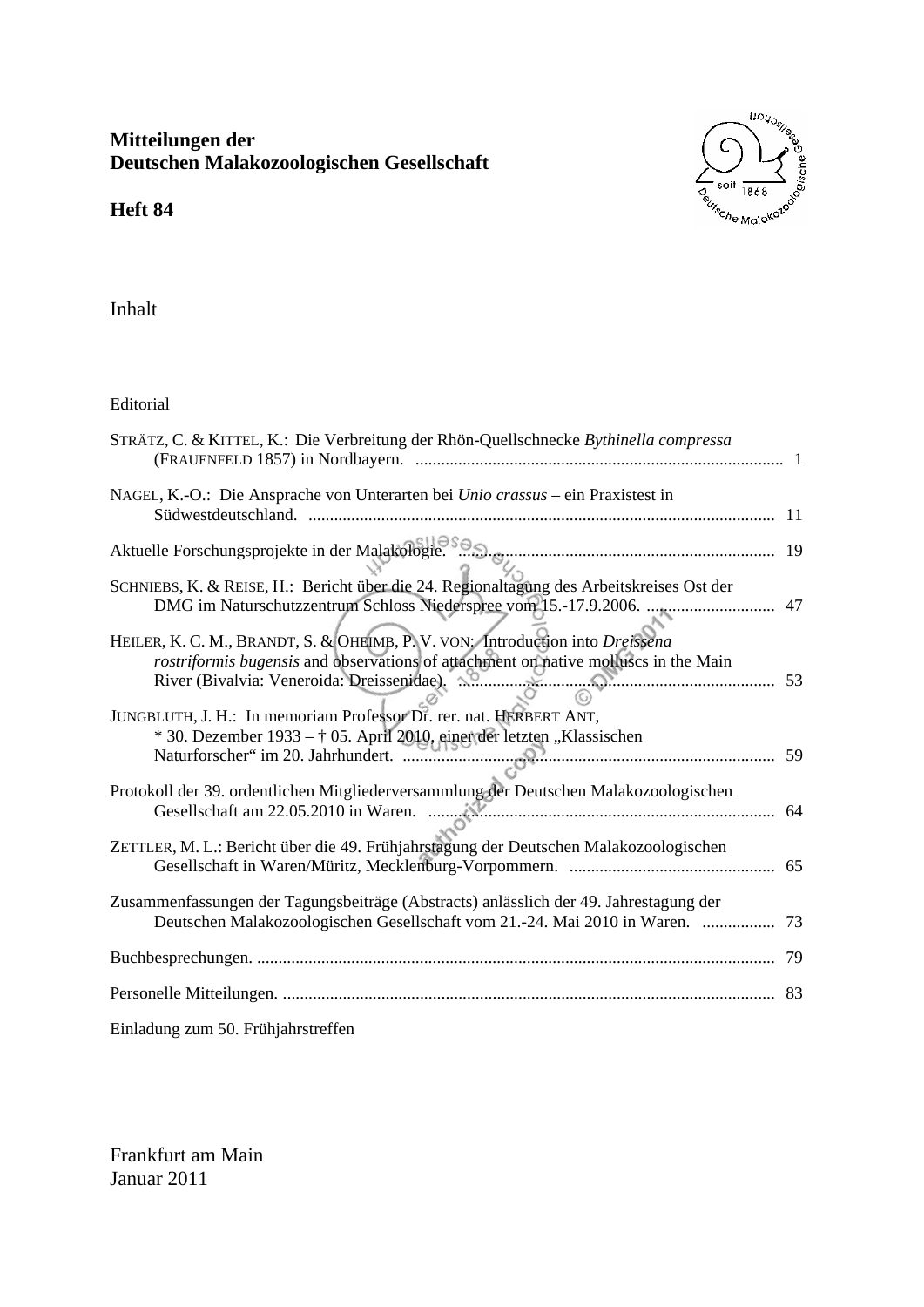## **Mitteilungen der Deutschen Malakozoologischen Gesellschaft** ISSN 0418-8861

**Herausgeber:** Dr. Vollrath Wiese und Prof. Dr. Thomas Wilke, Deutsche Malakozoologische Gesellschaft

**Redaktion:** Dr. Ulrich Bößneck, Hans-Jürgen Hirschfelder, Dr. Ira Richling, Dr. Vollrath Wiese

#### **Manuskripte bitte senden an:**

Hans-Jürgen Hirschfelder, Schützenstr. 2, D-93309 Kelheim, Tel. +49 (0)9441-4454, *hja@hirschfelder-kelheim.de*

Die Zeitschrift ist offen für alle Themenbereiche der Malakozoologie. Beiträge zur regionalen Faunistik und Ökologie der Mollusken, Tagungs- und Nomenklaturberichte sowie die Personalia der Gesellschaft gehören zum regelmäßigen Inhalt.

Sie ist in folgenden Literatur-Datenbanken gelistet: Aquaculture and Fisheries Resources, Aquatic Biology, Biological Abstracts (Biosis Philadelphia), Biosis previews, Fish and Fisheries Worldwide (FFW), Ulrich's Periodicals Directory, Zoological Record.

Die Herausgabe der Zeitschrift erfolgt ohne wirtschaftlichen Zweck zur Förderung der Wissenschaft. Über die Annahme von Manuskripten entscheiden die Herausgeber, gegebenenfalls nach der Einholung von Gutachten. Die Autoren sind für den Inhalt ihrer Beiträge verantwortlich.

 $\_$  , and the set of the set of the set of the set of the set of the set of the set of the set of the set of the set of the set of the set of the set of the set of the set of the set of the set of the set of the set of th

**Titelbild von Heft 84:** Östliche Tellerschnecke *Anisus septemgyratus* (ROSSMÄSSLER 1835) (vgl. S. 65ff) (Foto: WIESE)

**Druck:** Günther Muchow, Sierksdorfer Str. 14, 23730 Neustadt/Holstein (www.guenthermuchow.de)

**Bezugsadresse:** Deutsche Malakozoologische Gesellschaft (c/o Haus der Natur – Cismar, Bäderstr. 26, D-23743 Cismar, *dmg@mollusca.de*)

#### **© Deutsche Malakozoologische Gesellschaft 2011**

Alle Rechte, auch das der Übersetzung, des auszugweisen Nachdrucks, der Herstellung von Mikrofilmen und der Übernahme in Datenverarbeitungsanlagen vorbehalten. O DMG

## **Deutsche Malakozoologische Gesellschaft**  www.dmg.mollusca.de

**Anschriften der Vorstandsmitglieder** 

**1**. **Vorsitzender** 

**Dr. Vollrath Wiese**  Haus der Natur - Cismar Bäderstr. 26 D-23743 Cismar Tel. & Fax +49 (0)4366-1288 *vwiese@hausdernatur.de*

**Schriftführer Dr. Ulrich Bößneck**  Schillerstr. 17 D-99198 Vieselbach *uboessneck@aol.com*  **2**. **Vorsitzender Prof. Dr. Thomas Wilke** 

Tierökologie und Spezielle Zoologie Justus-Liebig-Universität Giessen Heinrich-Buff-Ring 26-32 (IFZ) D-35392 Giessen *tom.wilke@allzool.bio.uni-giessen.de*

**Kassiererin Dr. Ira Richling**  Hasselkamp 29 b D-24119 Kronshagen Tel. +49 (0)431-61013 *ira@helicina.de* 

#### **Schriftleiter des Archivs für Molluskenkunde Dr. Ronald Janssen**  Forschungsinstitut Senckenberg, Sektion Malakologie Senckenberganlage 25 D-60325 Frankfurt a.M. Tel. +49 (0)69-75421237

*Ronald.Janssen@senckenberg.de*

#### **Beirat**

**Hans-Jürgen Hirschfelder**, Schützenstr. 2, D-93309 Kelheim, Tel. +49 (0)9441-4454, *hja@hirschfelder-kelheim.de*  (Ansprechpartner für die Mitteilungen der DMG)

**Klaus Groh**, Mainzer Straße 25, D-55546 Hackenheim, Tel. +49 (0)671-68664, *conchbooks@conchbooks.de*

**Dr. Ted von Proschwitz**, Naturhistoriska Museet, Box 7283, S-40235 Göteborg, Schweden, Tel. +46 31-145609 *ted.v.proschwitz@gnm.se*